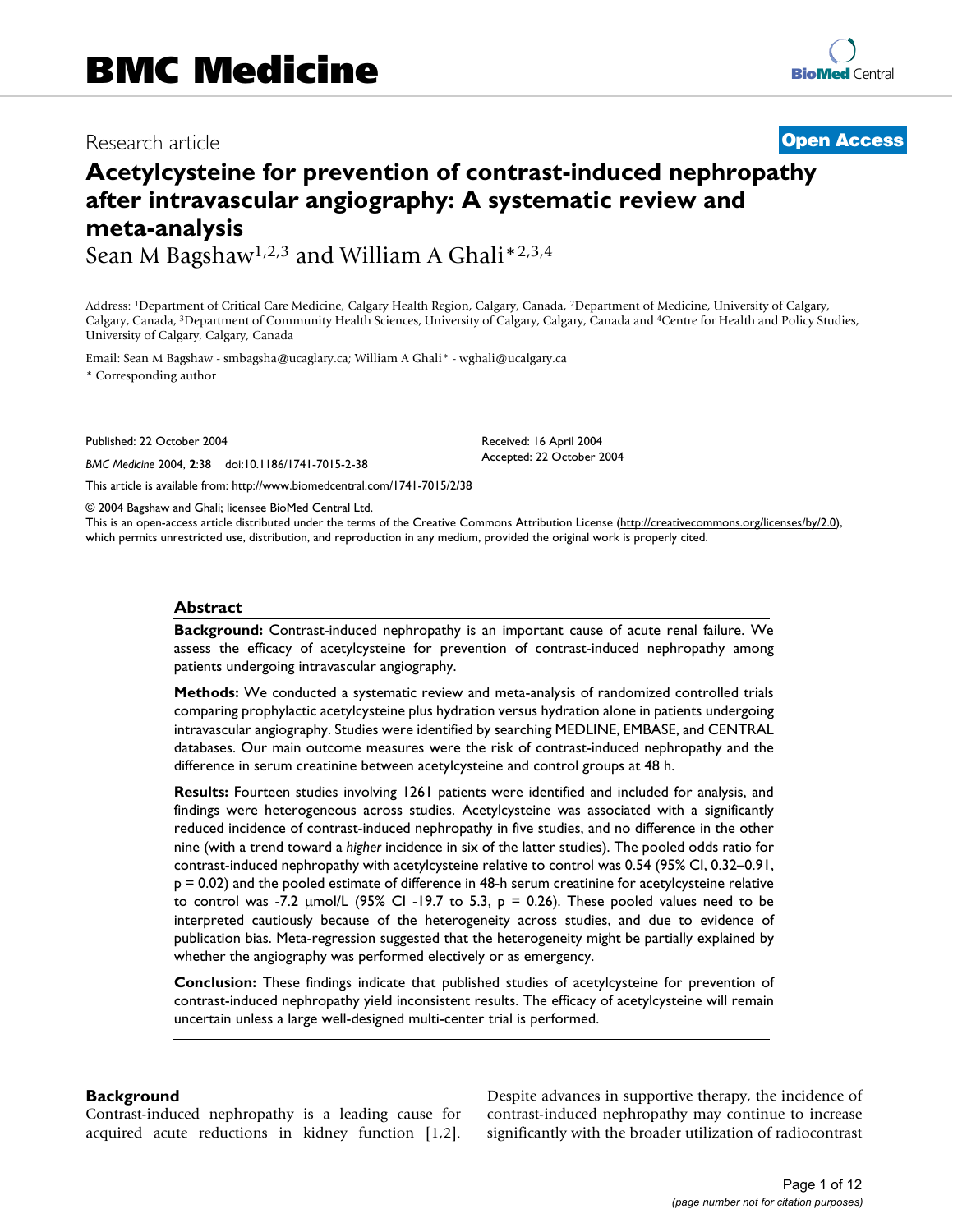media for diagnostic and interventional procedures.[3] Furthermore, contrast-induced nephropathy is associated with a greater risk of in-hospital morbidity, mortality, prolonged hospitalization, increased health care costs and potentially irreversible reduction in kidney function [4-8].

The pathophysiology of contrast-induced nephropathy remains incompletely understood. However, current evidence suggests that contrast media induce prolonged vasoconstriction and medullary ischemia coupled with generation of free radicals and oxidative injury to tubular cells [9-11].

Acetylcysteine, a thiol-containing anti-oxidant, has been hypothesized to prevent contrast-induced nephropathy. The potential benefit of acetylcysteine is believed to be mediated by its properties as a scavenger of free-radical species and by increasing the synthesis of nitric oxide, a potent vasodilator, in response to ischemic or other toxic injury in the kidney [12]. Given the recent publication of a series of randomized controlled trials assessing the efficacy of acetylcysteine in preventing the decline in kidney function following contrast exposure associated with intravascular angiography, we sought to conduct a systematic review and meta-analysis of these trials. The specific objectives of our meta-analysis were to assess the effect of acetycysteine on 1) the dichotomous endpoint of contrast-induced nephropathy (yes/no) and 2) serum creatinine levels following the administration of contrast media. We also conduct a meta-regression analysis to determine whether particular clinical or study quality factors influence the apparent effect of acetylcysteine on risk of contrast-induced nephropathy.

# **Methods**

## *Search strategy*

We identified published randomized controlled trials of acetylcysteine for prevention of contrast-induced nephropathy during intravascular angiography using both electronic and manual search strategies. We supplemented this by scanning the reference lists of all identified articles, reviewing selected conference proceedings, and by contacting experts in the field. All languages and types of publications were considered eligible. The comprehensive literature search was initially performed in April 2003 and updated in June 2004 to identify any potential new studies that may have appeared.

MEDLINE (1966 through April, 2003), EMBASE (1980 through April, 2003) and CENTRAL (Cochrane Controlled Clinical Trials Register 1996 through April, 2003) databases were searched via OVID using an approach recommended for systematic reviews of randomized trials [13]. PubMed was also searched [14]. We derived three comprehensive search themes that were then combined using the Boolean operator 'and'. The first theme used a recommended highly sensitive randomized controlled trial filter and systematic review filter method [15]. The second theme, contrast-induced nephropathy, was created by using the Boolean search term 'or' to search for the following terms appearing as both exploded medical subject headings (MeSH) or text words: 'contrast media' or 'radiocontrast' or 'kidney failure' or 'acute renal failure' or ' chronic renal failure' or 'contrast nephropathy' or 'dialysis'. The third theme, acetylcysteine, was created by a search using an exploded MeSH heading and textword search for: 'N-acetylcysteine' or 'NAC' or 'acetylcysteine' or 'Mucomyst'.

# *Study selection criteria*

Two individuals (SMB and WAG) independently evaluated identified articles for eligibility on the basis of four inclusion criteria: 1) study design (randomized controlled trials), 2) target population (patients undergoing intravascular angiography), 3) intervention (trials of acetylcysteine plus hydration versus control) and 4) outcome (trials with explicit definition of contrast-induced nephropathy).

# *Data extraction*

Two reviewers (SMB and WAG) independently extracted data from all primary studies fulfilling eligibility criteria. Any discrepancies in extracted data were resolved by consensus. Data extracted included identifying information, focus of the study, details of study protocol and demographic data. The primary outcome measures were the incidence of contrast-induced nephropathy and change in serum creatinine. The secondary outcome measure was requirement for renal replacement therapy. Authors of the studies were contacted for additional information when applicable.

## *Assessment of methodological quality*

Two reviewers (SMB and WAG) independently assessed methodological quality of individual studies. Any disagreements were resolved by consensus. Items used to assess study quality were methods of randomization, any blinding, use of a placebo, reporting of losses to follow-up or missing outcome assessments, and evidence of important baseline differences between the groups [16-18]. An overall quality score was determined for each study as described by Jadad *et al* [16].

## *Prior hypotheses regarding sources of heterogeneity*

The presence of heterogeneity can compromise the interpretation and validity of meta-analyses and can result from significant differences in methodology, study populations, interventions, outcomes, or chance [19]. A priori consideration of potential factors contributing to heterogeneity for acetylcysteine in prevention of contrast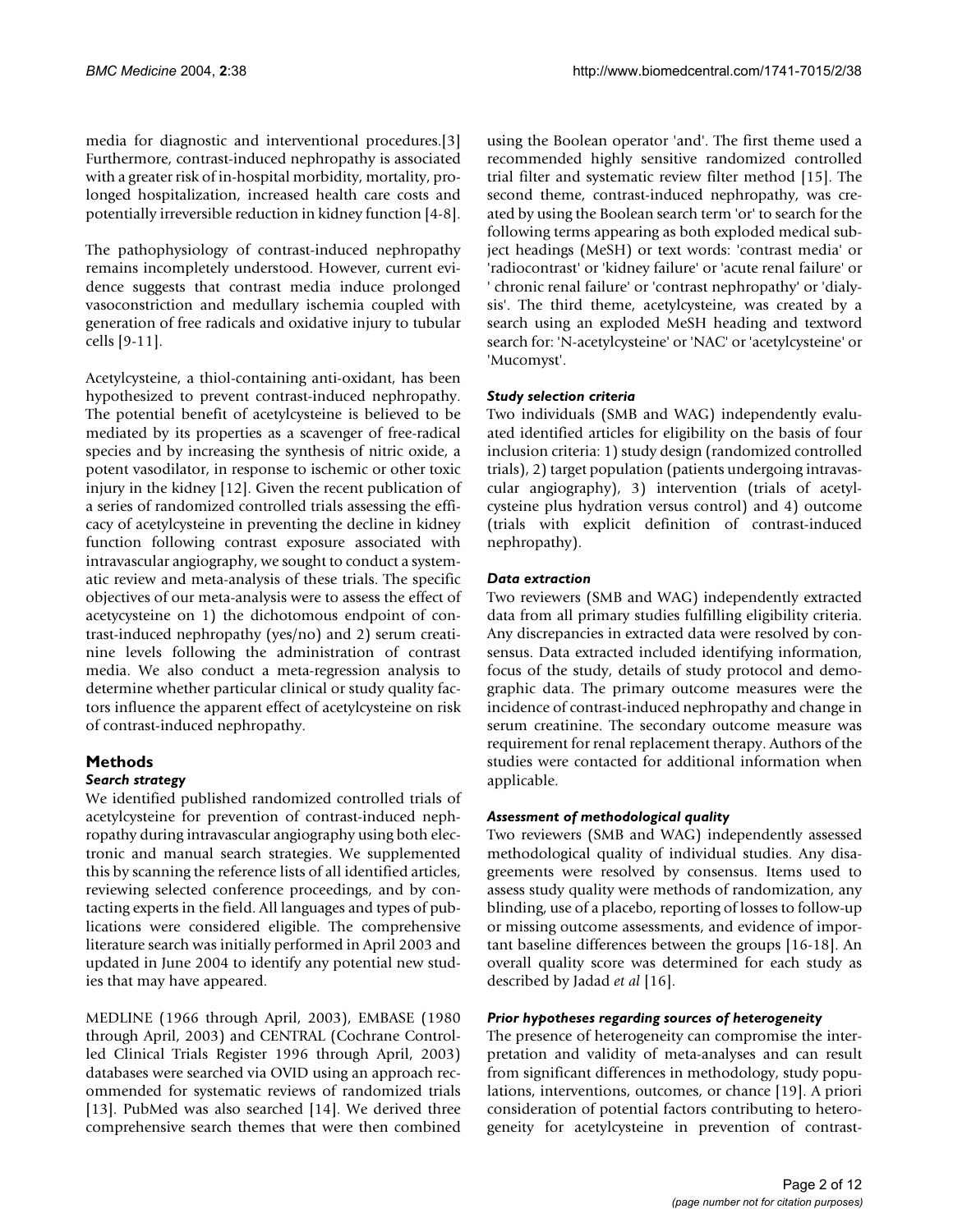induced nephropathy included baseline serum creatinine levels, volume of contrast media, volume of hydration, age, diabetes mellitus, elective or emergency procedure, and a number of trial methodology factors.

## *Statistical methods*

Data from all of the selected randomized controlled trials were combined to estimate the pooled odds ratio (OR) with 95% confidence intervals (CIs) using a randomeffects model as described by Der Simonian and Laird [20,21]. The presence of heterogeneity across trials was evaluated using a chi-square test for homogeneity [22]. Meta-regression was performed to analyze for potential clinical and study quality factors that may influence treatment effects. We tested for potential publication bias using both a Begg's test for asymmetry and an Egger's test [23,24]. All statistical analyses were performed with Stata version 8.0 (StataCorp, College Station, TX).

# **Results**

# *Identification of studies*

A total of 66 unique citations were identified by our initial search strategy (Figure [1](#page-3-0)). After the initial screen, 22 citations warranted further review. Among these, 15 citations were excluded: 8 were clinical reviews, 3 were prospective cohort studies, 2 were substudies of previously published randomized controlled trials, one did not include a control group, and one did not involve intravascular angiography. Therefore, we had identified 7 studies for inclusion. A repeat search of the literature conducted in June 2004 yielded seven additional eligible studies. Overall, 14 studies thus fulfilled our inclusion criteria [25-38]. All of these citations were identified by the electronic search strategy and are published in peer-reviewed journals [39].

# *Study characteristics*

All the randomized controlled trials were published in the years 2002 through 2004. Tables [1](#page-4-0) and [2](#page-5-0) present the characteristics of the 14 randomized controlled trials. A total of 1261 patients were studied in these 14 randomized controlled trials, among whom 631 received acetylcysteine and 630 were in control groups. There were 563 (44.6%) patients with diabetes mellitus, of whom 284 were assigned to receive acetylcysteine and 279 were assigned to a control group. The dosing and schedule of administration of acetylcysteine was variable across studies; however, in the majority of studies, acetylcysteine was initiated 12–24 h prior to angiography. In two trials, large doses of acetylcysteine were administered immediately prior to (within 1 h) and shortly following (within 3–4 h) angiography [26,29]. All patients were administered a hydration protocol around their procedure and all received low or iso-osmolar non-ionic contrast media.

The definition of contrast-induced nephropathy was variable across studies. Four studies defined contrast-induced nephropathy as a > 44.2 µmol/L increase in serum creatinine from baseline [25,29,32,37], four used a  $> 25\%$ increase in serum creatinine from baseline [26,30,33,35], four used either  $a > 44.2 \mu \text{mol/L}$  or  $a > 25\%$  increase in serum creatinine from baseline [28,31,34,36], one used either a  $> 44.2 \mu$ mol/L or a  $> 33\%$  increase in serum creatinine from baseline[38] and one study combined either a > 25% increase in serum creatinine from baseline or dialysis [27]. Generally, the time for ascertaining contrastinduced nephropathy for all studies was 48 h after the exposure to contrast media, with the exception of four studies, where presence or absence of contrast-induced nephropathy was determined at 24, 72 and 96 h [26,30,34,35].

#### *Meta-analysis of incidence of contrast-induced nephropathy*

The reported incidence of contrast-induced nephropathy was variable across studies. Table [3](#page-5-1) and Figure [2](#page-6-0) present information on the incidence of contrast-induced nephropathy for all studies. Five studies provided evidence of a risk reduction for development of contrast-induced nephropathy with acetylcysteine [26,28,33,35,37], whereas nine studies reported no evidence of benefit [25,27,29- 32,34,36,38]. Furthermore, six of the latter studies yielded an odds ratio > 1.0, suggesting a trend towards an increased risk of contrast-induced nephropathy [25,29,31,32,36,38]. The overall pooled odds ratio for development of contrast-induced nephropathy using a random-effects model was 0.54 (95% CI, 0.32–0.91, p = 0.022), suggesting a significant reduction in CIN with acetylcysteine (Figure [2\)](#page-6-0). However, this pooled odds ratio should be interpreted with caution because the analysis comparing the occurrence of contrast-induced nephropathy across all studies revealed significant heterogeneity (chi-square =  $23.96$ , p = 0.032). In total, six patients required dialysis, among whom two received acetylcysteine and two were in control groups. Group assignment was not reported for the other two patients who required dialysis.

# *Meta-analysis of change in serum creatinine with acetylcysteine*

Table [3](#page-5-1) shows a summary of the changes in serum creatinine across studies. The pooled estimate (using a random effects model) for the difference in 48 h serum creatinine between the acetylcysteine and control groups was -7.2  $\mu$ mol/L (95% CI -19.7 to 5.3, p = 0.26) based on data available from eight studies [25,27,28,31,32,35,37,38]. This suggests no significant absolute change in serum creatinine with the administration of acetylcysteine (Figure 3). Again, this pooled estimate requires cautious interpretation owing to the availability of data from only eight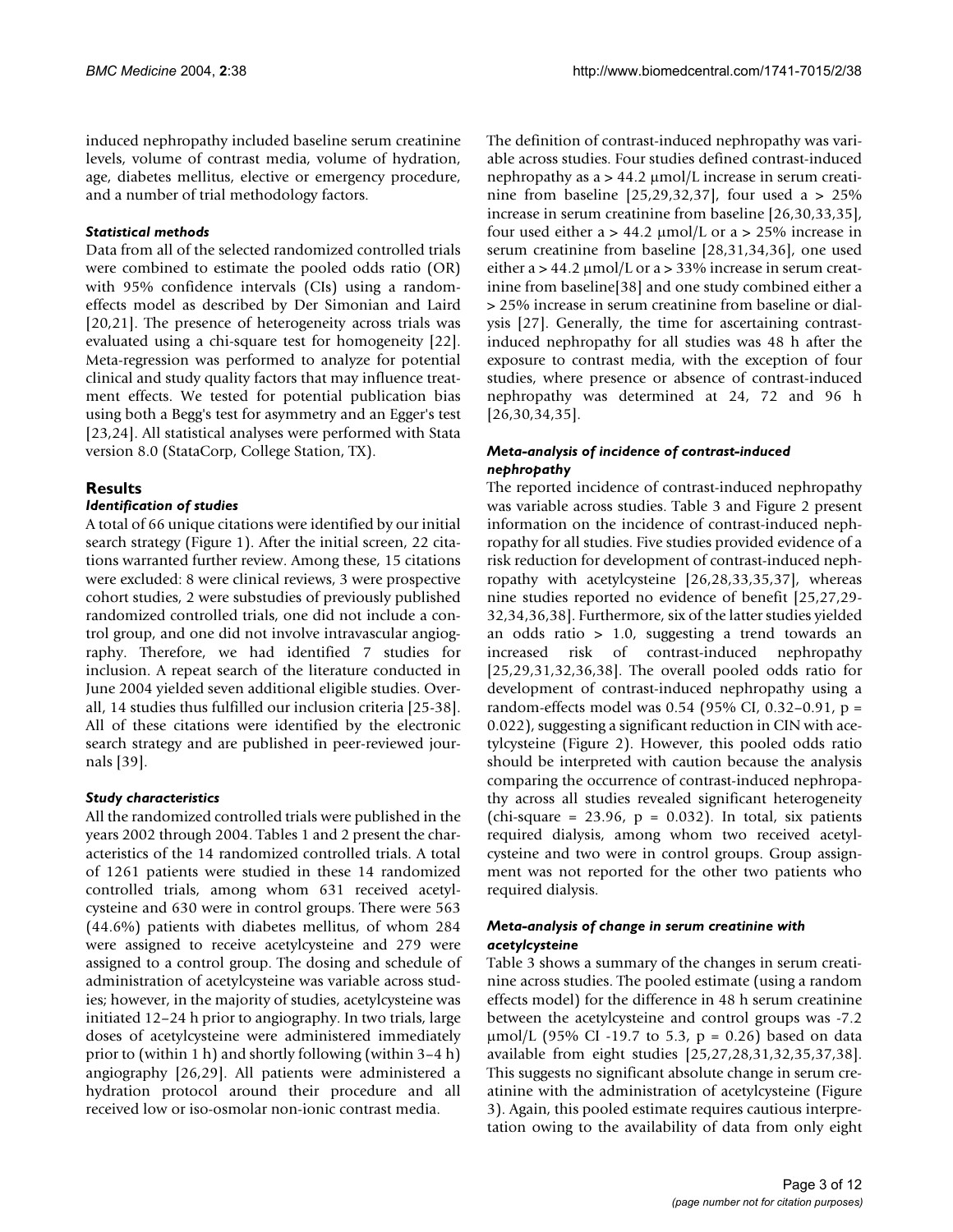<span id="page-3-0"></span>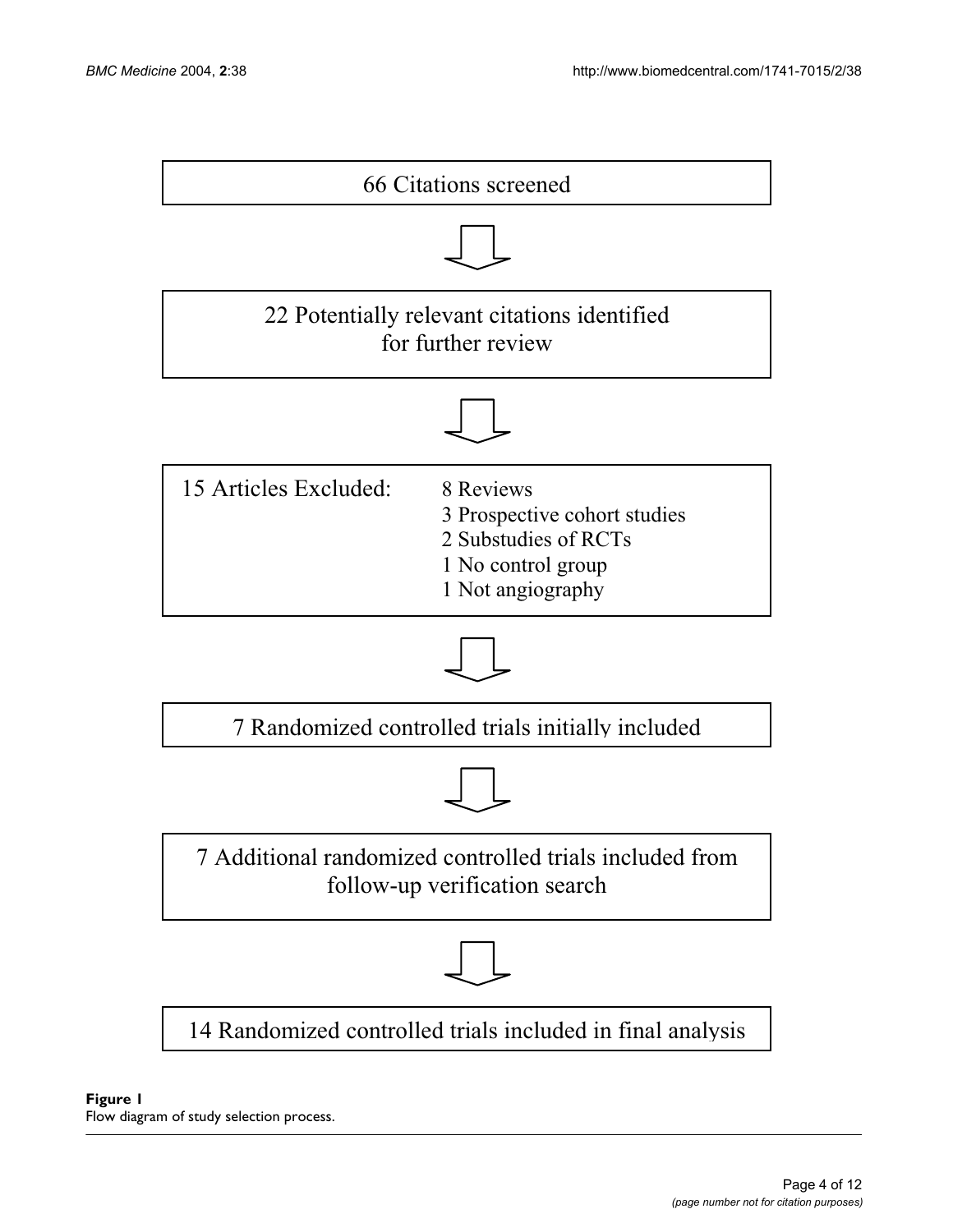| <b>First Author</b>                      | Patients | <b>Diabetes</b> | <b>Elective</b><br><b>Procedure</b> | Primary<br>Outcome                                          | Acetylcysteine<br>Protocol*                                         | <b>Hydration</b><br>Protocol                                                                                          | Contrast<br>Media        | <b>Contrast Media</b><br>Volume (mL)** |           |
|------------------------------------------|----------|-----------------|-------------------------------------|-------------------------------------------------------------|---------------------------------------------------------------------|-----------------------------------------------------------------------------------------------------------------------|--------------------------|----------------------------------------|-----------|
|                                          |          |                 |                                     |                                                             |                                                                     |                                                                                                                       |                          | <b>NAC</b>                             | Control   |
| Allaqaband,<br>2002 <sup>25</sup>        | 85       | 41 (48%)        | Unclear                             | $>$ 44.2 $\mu$ mol/L<br>increase SCr<br>at 48 hrs           | 600 mg PO bid<br>pre/post                                           | $0.45\%$ NS I mL/<br>kg/hr 12 hr pre/<br>post                                                                         | loversol or<br>lodixanol | 121.6                                  | 122       |
| Baker,<br>200326                         | 80       | 34 (43%)        | Unclear                             | >25%<br>increase SCr<br>at 48 or 96<br>hrs                  | 150 mg/kg IV 30<br>min pre & 50 mg/<br>kg IV infusion 4<br>hrs post | Control 0.9%NS<br>I mL/kg/hr 12 hr<br>pre/post                                                                        | lodixanol                | 238                                    | 222       |
| Briguori,<br>2002 <sup>27</sup>          | 183      | 69 (38%)        | Yes                                 | >25%<br>increase SCr<br>at 48 hrs or<br>dialysis            | 600 mg PO bid<br>pre/post                                           | 0.45%NS I mL/<br>kg/hr 12 hr pre/<br>post                                                                             | lopromide                | 194                                    | 200       |
| Diaz-<br>Sandoval,<br>2002 <sup>28</sup> | 54       | 21 (39%)        | Yes                                 | $>$ 44.2 $\mu$ mol/L<br>or 25% SCr<br>increase at 48<br>hrs | 600 mg PO bid<br>pre/post                                           | 0.45%NS I mL/<br>kg/hr 2-12 hr pre<br>& 12 hr post                                                                    | loxilan                  |                                        | 189       |
| Durham,<br>200229                        | 79       | 38 (48%)        | No                                  | $>$ 44.2 $\mu$ mol/L<br>increase SCr<br>at 48 hrs           | 1200 mg PO 1 hr<br>pre and 3 hr post                                | 0.45%NS I mL/<br>kg/hr 12 hr pre/<br>post                                                                             | lohexol                  | 77.4                                   | 84.7      |
| Efrati,<br>200330                        | 49       | 26 (53%)        | Yes                                 | >25% increase<br>SCr at 24 or<br>96 hrs                     | 1000 mg PO bid<br>day pre/post                                      | $0.45\%$ NS I mL/<br>kg/hr 12 hr pre/<br>12 post                                                                      | lopromide                | 142                                    | 138       |
| Fung, 2004 <sup>31</sup>                 | 91       | 48 (53%)        | Yes                                 | $>44.2 \mu$ mol/L<br>or 25%<br>decrease in<br>GFR           | 400 mg PO tid<br>day prior/post                                     | 0.9%NS 100 ml/<br>hr 12 hr pre/12<br>post                                                                             | lopromide                | 135.8                                  | 2         |
| Goldenberg,<br>200432                    | 80       | 43 (54%)        | No                                  | $>44.2$ µmol/L                                              | 600 mg PO bid<br>day prior/post                                     | 0.45%NS I mL/<br>kg/hr 12 hr pre/<br>12 post                                                                          | lopamidol                | $\mathbf{H}$                           | 138       |
| Kay, 200333                              | 200      | 75 (38%)        | Yes                                 | >25%<br>increase SCr<br>at 48 hrs                           | 600 mg PO bid $\times$<br>4 (3 pre)                                 | 0.9%NS   mL/kg/<br>hr 12 hr pre $86$<br>hr post                                                                       | lopamidol                | 130                                    | 120       |
| Kefer,<br>200334                         | 104      | 13 (13%)        | Unclear                             | $>$ 44.2 $\mu$ mol/L<br>increase SCr<br>at 24 hrs           | 1200 mg IV 12 hr<br>pre &<br>immediately post                       | D5W 20 mL/hr<br>12 hr pre & 24 hr<br>post                                                                             | lopromide<br>or lohexol  | NR.                                    | <b>NR</b> |
| MacNeill,<br>200335                      | 43       | 20 (46%)        | Yes                                 | >25%<br>increase SCr<br>at 72 hrs                           | 600 mg PO $\times$ 5<br>(2 <sub>pre</sub> )                         | Inpatient:<br>0.45%NS   mL/<br>kg/hr 12 hr pre<br>Outpatient:<br>0.45%NS 2 mL/<br>kg/hr 4 hr pre &<br>both 12 hr post | lopromide<br>or loxilan  | 103                                    | 116       |
| Oldemeyer,<br>200336                     | 96       | 43 (45%)        | Yes                                 | $>$ 44.2 $\mu$ mol/L<br>or 25% SCr<br>increase at 48<br>hrs | 1500 mg bid $\times$ 4<br>(I pre)                                   | 0.45%NS I mL/<br>kg/hr 12 hr pre/<br>post                                                                             | lopamidol                | 134                                    | 127       |
| Shyu, 200237                             | 2        | 77 (64%)        | Yes                                 | $>$ 44.2 $\mu$ mol/L<br>increase SCr<br>at 48 hrs           | 400 mg PO bid<br>pre/post                                           | 0.45%NS I mL/<br>kg/hr 12 hr pre/<br>post                                                                             | lopamidol                | 119                                    | 115       |
| Vallero,<br>200238                       | 100      | 23 (23%)        | Unclear                             | $>$ 44.2 $\mu$ mol/L<br>or 33%<br>increase SCr<br>at 48 hrs | 600 mg PO bid<br>pre/post                                           | 0.45%NS   mL/<br>kg/hr I-2 hr pre<br>& 24 hr post                                                                     | lodixanol                | 187.8                                  | 219       |

#### <span id="page-4-0"></span>**Table 1: Characteristics of studies reporting on the use of acetylcysteine for prevention of contrast-induced nephropathy.**

Legend: NR = not recorded or available; NAC=acetycysteine; SCr=serum creatinine (for conversion to mg/dL divide by 88.4). \*NAC administered with hydration protocol. \*\*Data presented as means.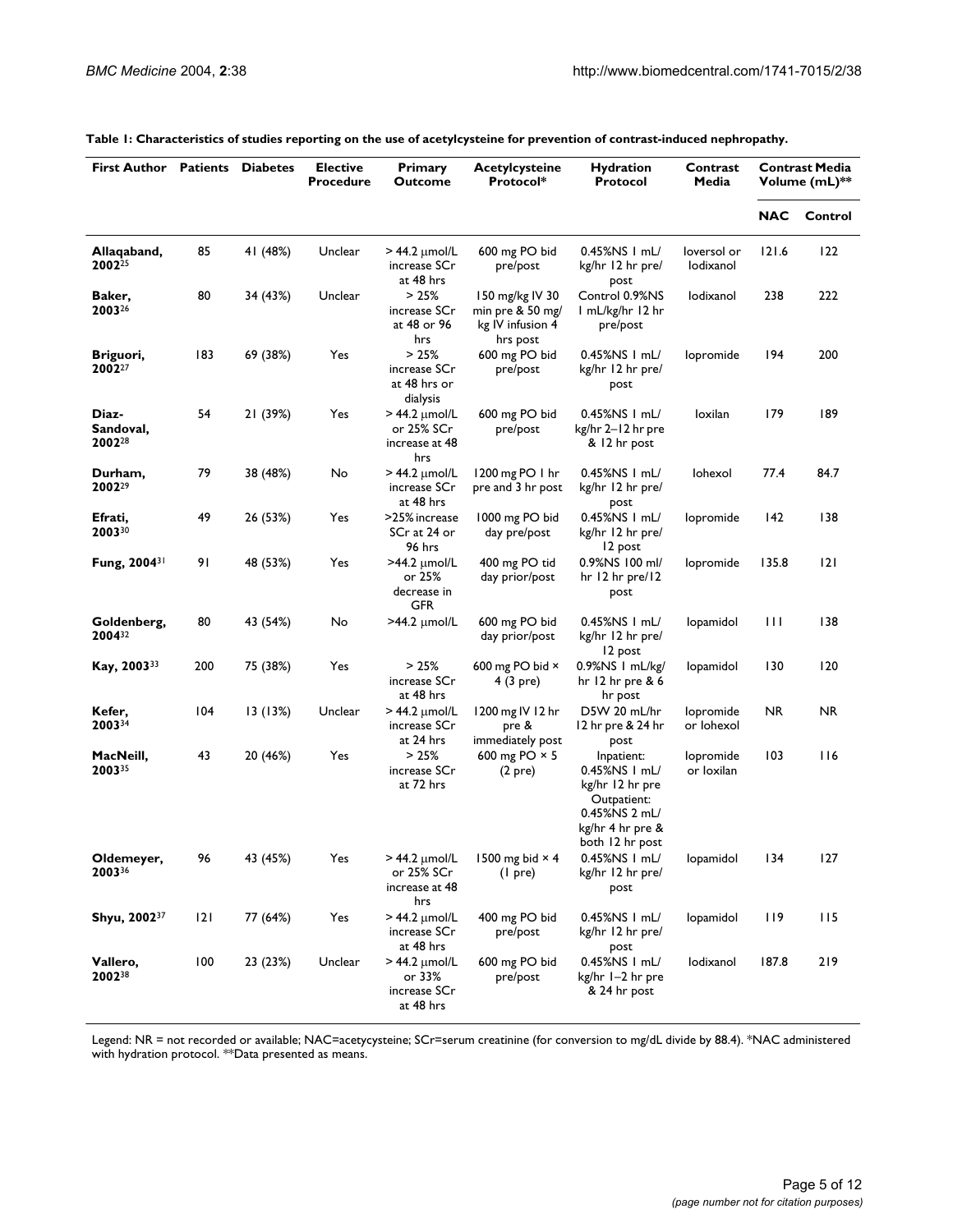| <b>First Author</b>         | Jadad<br>score | Inclusion/<br>exclusion<br>criteria<br>specified | Randomi-<br>zation<br>process<br>described | Use of any<br>blinding | Placebo-<br>controlled | <b>Reported</b><br>loss to<br>follow-up | Intention-<br>to treat<br>analysis | <b>Potential</b><br>important<br>baseline<br>differences | Power<br>calculation |
|-----------------------------|----------------|--------------------------------------------------|--------------------------------------------|------------------------|------------------------|-----------------------------------------|------------------------------------|----------------------------------------------------------|----------------------|
| Allaqaband <sup>25</sup>    | 3              | yes/no                                           | yes                                        | yes                    | yes                    | no                                      | no                                 | no                                                       | yes                  |
| Baker <sup>26</sup>         | 2              | yes/yes                                          | yes                                        | no                     | yes                    | no                                      | yes                                | no                                                       | yes                  |
| Briguori <sup>27</sup>      |                | yes/no                                           | yes                                        | no                     | no                     | no                                      | unclear                            | yes                                                      | no                   |
| $Diaz-Sandoval28$           | 4              | yes/yes                                          | yes                                        | yes                    | no                     | yes                                     | unclear                            | yes                                                      | no                   |
| Durham <sup>29</sup>        | 5              | yes/yes                                          | yes                                        | yes                    | yes                    | yes                                     | unclear                            | no                                                       | yes                  |
| Efrati <sup>30</sup>        | 4              | yes/yes                                          | no                                         | yes                    | yes                    | yes                                     | unclear                            | no                                                       | no                   |
| Fung <sup>31</sup>          | 4              | yes/yes                                          | yes                                        | no                     | no                     | no                                      | yes                                | no                                                       | yes                  |
| $G$ oldenberg <sup>32</sup> | 5              | yes/yes                                          | yes                                        | yes                    | yes                    | no                                      | unclear                            | no                                                       | yes                  |
| Kay <sup>33</sup>           | 5              | yes/yes                                          | yes                                        | yes                    | yes                    | yes                                     | yes                                | no                                                       | yes                  |
| Kefer <sup>34</sup>         | 4              | yes/yes                                          | yes                                        | yes                    | yes                    | yes                                     | unclear                            | yes                                                      | no                   |
| MacNeill <sup>35</sup>      | 4              | yes/yes                                          | yes                                        | no                     | yes                    | no                                      | unclear                            | no                                                       | yes                  |
| Oldemeyer $36$              | 4              | yes/yes                                          | yes                                        | yes                    | no                     | yes                                     | unclear                            | no                                                       | no                   |
| Shyu <sup>37</sup>          | 3              | yes/yes                                          | yes                                        | yes                    | no                     | yes                                     | unclear                            | no                                                       | no                   |
| Vallero <sup>38</sup>       | 2              | yes/yes                                          | yes                                        | no                     | no                     | no                                      | unclear                            | yes                                                      | no                   |

<span id="page-5-0"></span>

Legend: NR = not recorded or available; Jadad score range 0–5.

<span id="page-5-1"></span>**Table 3: Summary of outcomes of studies of acetylcysteine for prevention of contrast-induced nephropathy.**

| <b>First Author</b>         | Contrast-induced<br>nephropathy* |              | <b>Acetylcysteine Serum</b><br>Creatinine ( $\mu$ mol/L) |                      | <b>Control Serum</b><br>Creatinine ( $\mu$ mol/L) |                             | Dialysis (N)   |         |
|-----------------------------|----------------------------------|--------------|----------------------------------------------------------|----------------------|---------------------------------------------------|-----------------------------|----------------|---------|
|                             | Acetylcysteine                   | Control      | <b>Baseline</b>                                          | Second<br><b>SCr</b> | <b>Baseline</b>                                   | <b>Second</b><br><b>SCr</b> | <b>NAC</b>     | Control |
| Allaqaband <sup>25</sup>    | 8/45 (18%)                       | $6/40$ (15%) | 194.5                                                    | 196.3                | 179.5                                             | 179.5                       | $\overline{2}$ | 0       |
| Baker <sup>26</sup>         | 2/41(5%)                         | 8/39(21%)    | 163.6                                                    | 156.5                | 154.7                                             | 159.1                       | 0              | 0       |
| Briguori <sup>27</sup>      | 6/92(7%)                         | 10/91 (11%)  | 134.4                                                    | 130.8                | 136.1                                             | 135.3                       | 0              |         |
| Diaz-Sandoval <sup>28</sup> | 2/25(8%)                         | 13/29 (45%)  | 146.7                                                    | 135.5                | 137.9                                             | 166.2                       | 0              | 0       |
| Durham <sup>29</sup>        | 10/38(26%)                       | 9/41(22%)    | 194.5                                                    | NR.                  | 203.3                                             | NR.                         | NR.            | NR.     |
| Efrati <sup>30</sup>        | 0/24(0%)                         | 2/25(8%)     | 135.3                                                    | 143.2                | 131.7                                             | 143.2                       | $\Omega$       | 0       |
| Fung <sup>31</sup>          | 8/46 (17%)                       | $6/45$ (13%) | 200.7                                                    | 216.6                | 209.5                                             | 212.2                       | NR.            | NR.     |
| $G$ oldenberg <sup>32</sup> | 4/41 (10%)                       | 3/39(8%)     | 176.8                                                    | 176.8                | 168.0                                             | 165.3                       | 0              | 0       |
| Kay <sup>33</sup>           | 4/102(4%)                        | 12/98 (12%)  | 119.3                                                    | 107.8                | 120.2                                             | 122.0                       | 0              | 0       |
| Kefer <sup>34</sup>         | 2/53(8%)                         | 3/51(6%)     | 91.9                                                     | 91.1                 | 102.5                                             | 93.7                        | 0              | 0       |
| MacNeil <sup>35</sup>       | 1/21(5%)                         | 7/22 (32%)   | 167.1                                                    | 168.0                | 168.0                                             | 210.4                       | NR.            | NR.     |
| Oldemeyer <sup>36</sup>     | 4/49(8%)                         | 3/47(6%)     | 44.                                                      | <b>NR</b>            | 146.7                                             | NR.                         | 0              | 0       |
| Shyu <sup>37</sup>          | 2/60(3%)                         | 15/61 (25%)  | 247.5                                                    | 221.0                | 247.5                                             | 274.0                       | 0              |         |
| Vallero <sup>38</sup>       | 4/47 (9%)                        | 4/53 (8%)    | 87.5                                                     | 93.7                 | 84                                                | 86.6                        | NR.            | NR.     |

Legend: SCr = serum creatinine (for conversion to mg/dL divide by 88.4); NR = not recorded or available. \*Values are numbers of patients with contrast-induced nephropathy/total number of patients in treatment group (%).

studies and to the presence of significant heterogeneity across studies ( $Q = 50.9$ ,  $p < 0.0005$ ). The change in serum creatinine at 96 h was assessed in two studies as a primary outcome [26,30]. The pooled estimate for the difference in 96-h serum creatinine for these two studies was similarly non-significant  $[-1.8 \,\mu\text{mol/L} (95\% \text{ CI} - 8.9 \text{ to } 5.2, \text{p} =$  $0.61$ ].

#### *Meta-regression*

Meta-regression was performed to assess a number of clinical and study quality factors that may have led to hetero-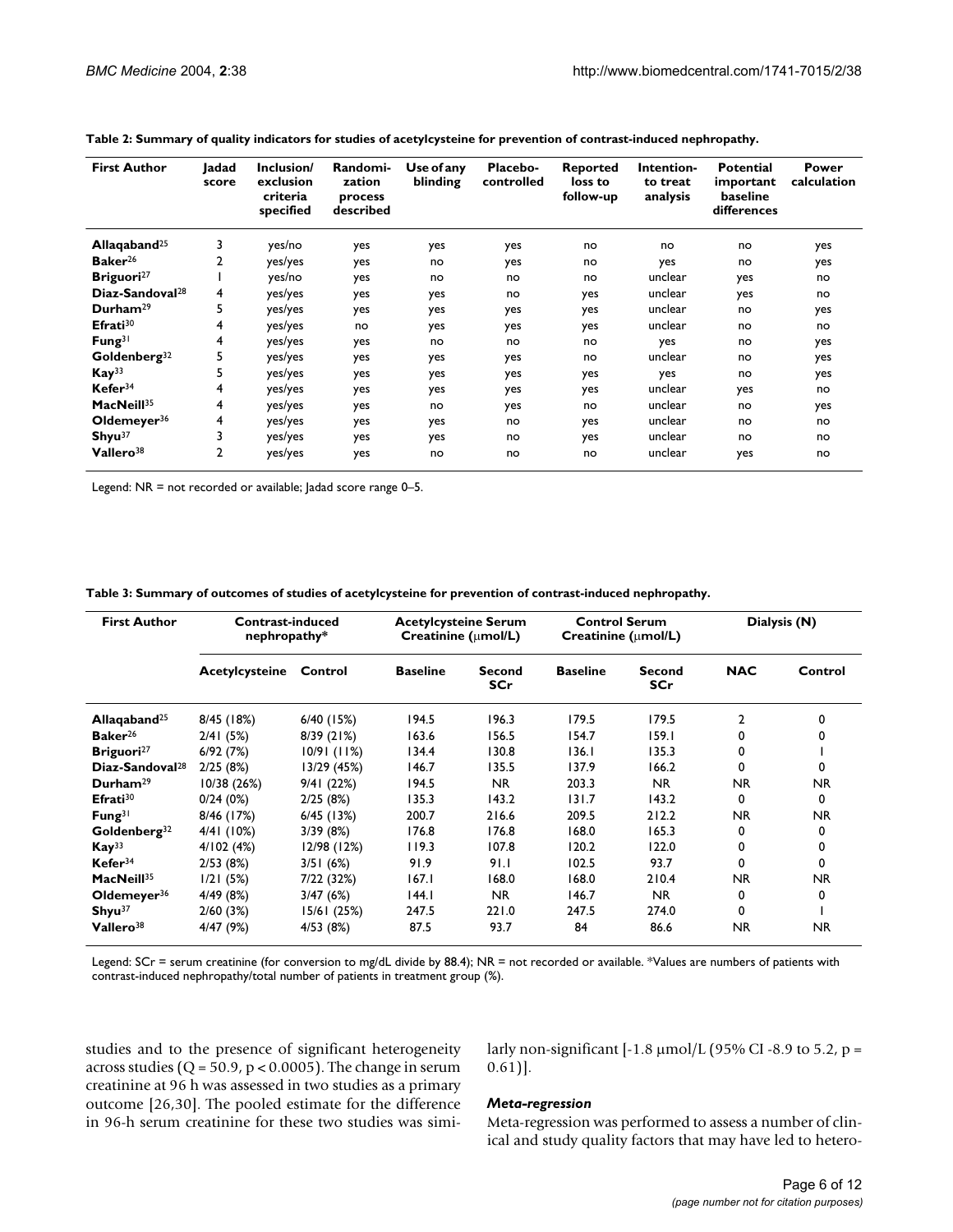<span id="page-6-0"></span>



geneity across studies. Interestingly, these analyses suggest that the heterogeneity may be partially explained by whether the angiography procedures were performed electively or as emergency, because studies where all enrolled patients were undergoing elective procedures had significantly lower odds ratios than did studies where emergency cases were included (coefficient for "elective-only" studies,  $-0.6$ ,  $95\%$  CI,  $-1.24$  to 0.03, p = 0.06).

Other meta-regression analyses demonstrated that the heterogeneity could not be accounted for by differences in patient age (coefficient -0.04, 95% CI, -0.2 to 0.1,  $p = 0.6$ ), baseline serum creatinine (coefficient -0.001, 95% CI, - 0.01 to 0.01, p = 0.9), volume of contrast media (- 0.006, 95% CI, -0.02 to 0.07,  $p = 0.4$ ) or diabetes mellitus (coefficient -0.01, 95% CI, -0.03 to 0.02,  $p = 0.6$ ). Likewise, heterogeneity was not accounted for by differences in study quality including use of blinding (coefficient - 0.6, 95% CI, -1.7 to 0.5,  $p = 0.3$ ), concealment of randomization (coefficient -0.8, 95% CI, -3.8 to 2.1,  $p = 0.6$ ), use of placebo (coefficient -0.6, 95% CI, -1.7 to 0.5,  $p =$ 0.30, consecutive patient enrollment (coefficient 0.5, 95%  $CI, -1.5$  to 2.4,  $p = 0.6$ ) or overall Jadad score (coefficient 0.05, 95% CI, -0.4 to 0.5,  $p = 0.8$ ).

There was some evidence to suggest possible publication bias according to Begg's test ( $p = 0.03$ , with continuity correction) and a trend with Egger's test (coefficient -3.03, 95% CI, -6.71 to 0.65,  $p = 0.09$ ). Figure [4](#page-8-0) demonstrates this graphically, as there is asymmetry in the funnel plot with a predominance of studies with large standard errors (i.e., usually small studies) showing benefit associated with acetylcysteine and a paucity of small negative studies.

#### **Discussion**

Our meta-analysis of 14 peer-reviewed studies of patients undergoing intravascular angiography may lead some to conclude that the administration of acetylcysteine causes a reduced incidence of contrast-induced nephropathy. However, such a conclusion may be premature based on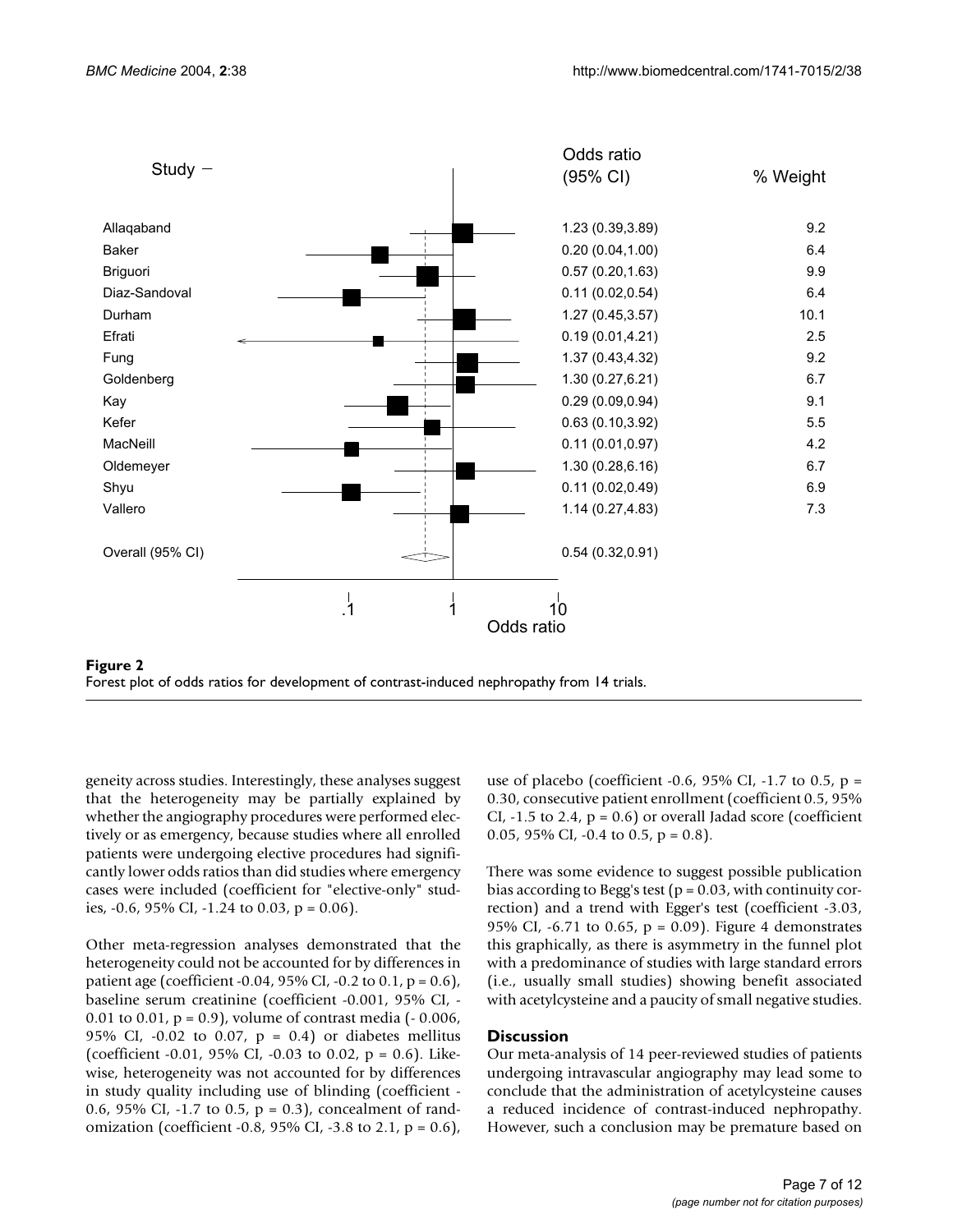



data published to date because our systematic review reveals considerable heterogeneity of findings across trials. Furthermore, our meta-analysis of post-treatment creatinine values does not reveal any truly meaningful difference in serum creatinine levels at 48 h between the acetylcysteine and control groups. Finally, insufficient data are available to allow inferences to be drawn about the efficacy of acetylcysteine on clinically meaningful endpoints such as dialysis, length of hospitalization or mortality.

This meta-analysis has several features that distinguish it from a similar meta-analysis by Birck *et al* that recently received considerable attention, and that rather firmly concluded that acetylcysteine is beneficial [40]. First, though our meta-analysis yielded a similar overall reduction in the incidence of contrast-induced nephropathy, we have included seven additional studies. Second, we have focused primarily on patients undergoing intravascular angiography. Third, we have used the pooled

odds ratio across studies as a summary statistic because of its theoretical advantage to the use of relative risks in meta-analysis [21]. Fourth, we have included an analysis of differences in serum creatinine to complement the dichotomous endpoint of contrast-induced nephropathy. Fifth, we pointedly draw attention to the fact that there is some evidence to suggest publication bias, or at the very least funnel plot asymmetry. And finally, perhaps most importantly, we have explored the heterogeneity in results across studies in much greater detail than do Birck *et al*, and more directly address the relevance of this heterogeneity in the overall interpretation of study results. Two other meta-analyses have also recently been published, and similarly concluded that acetylcysteine is beneficial; however, these studies also failed to adequately address the issue of the considerable heterogeneity across studies [41,42]. Collectively, these three previously published meta-analyses unfortunately send a misleading bottomline message to the medical community – that the evidence in favor of acetylcysteine is firm [43]. Many will cor-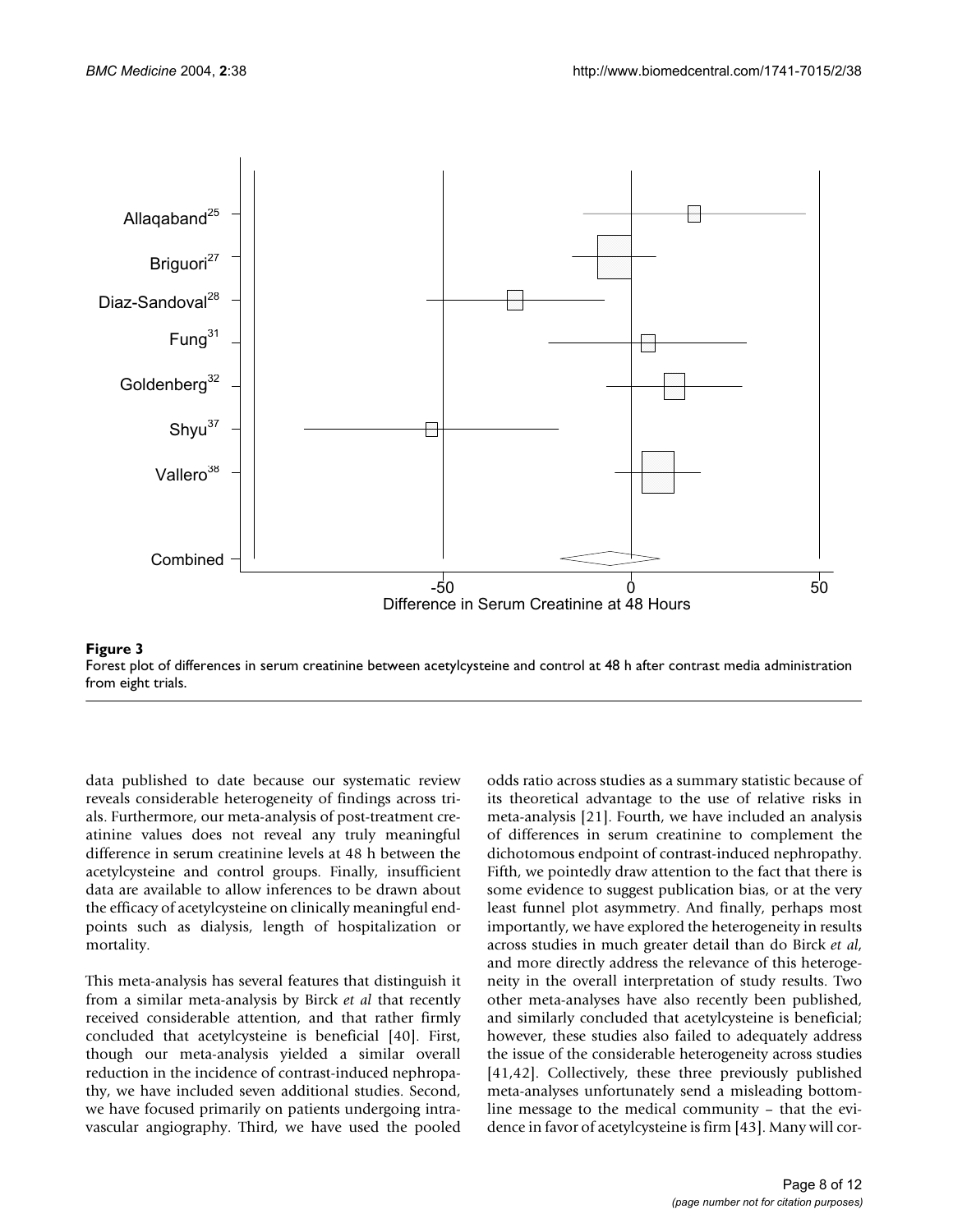<span id="page-8-0"></span>

## **Figure 4**

Evidence of publication bias by Funnel plot. Funnel plot asymmetry is demonstrated by evidence of a cluster of small studies with low-protective odds ratio and the paucity of small negative studies in the lower right of the funnel plot.

respondingly infer from these three 'positive' metaanalyses that there is no longer a need for primary research into the efficacy of acetylcysteine. Our global conclusion, meanwhile, is rather different, in that we more cautiously conclude that further data may be needed before a firm conclusion can be made regarding the efficacy of acetylcysteine. Two other very recent meta-analyses [44,45] make a similar conclusion to ours, though those meta-analyses do not include as many peerreviewed and published studies as does our updated systematic review.

The presence of heterogeneity and/or publication bias can compromise the interpretation of meta-analyses and result in erroneous and potentially misleading conclusions [19,43]. A striking example of early meta-analysis producing misleading results is that of intravenous magnesium in the treatment of acute myocardial infarction. The results of two meta-analyses of several small clinical trials on this treatment suggested a reduction in arrhythmias and mortality [46,47]. Furthermore, an argument was made at the time for the use of magnesium therapy because of ease of use, favorable side effect profile and low cost [47,48]. However, the subsequent publication of ISIS-4, a large multi-center trial involving over 58,000 patients, showed not only the absence of significant reduction in arrhythmias or mortality with magnesium, but in fact a trend towards an increased risk of heart failure [49,50], results that have since been further validated by publication of the MAGIC trial [51]. The early metaanalyses on intravenous magnesium were perhaps influ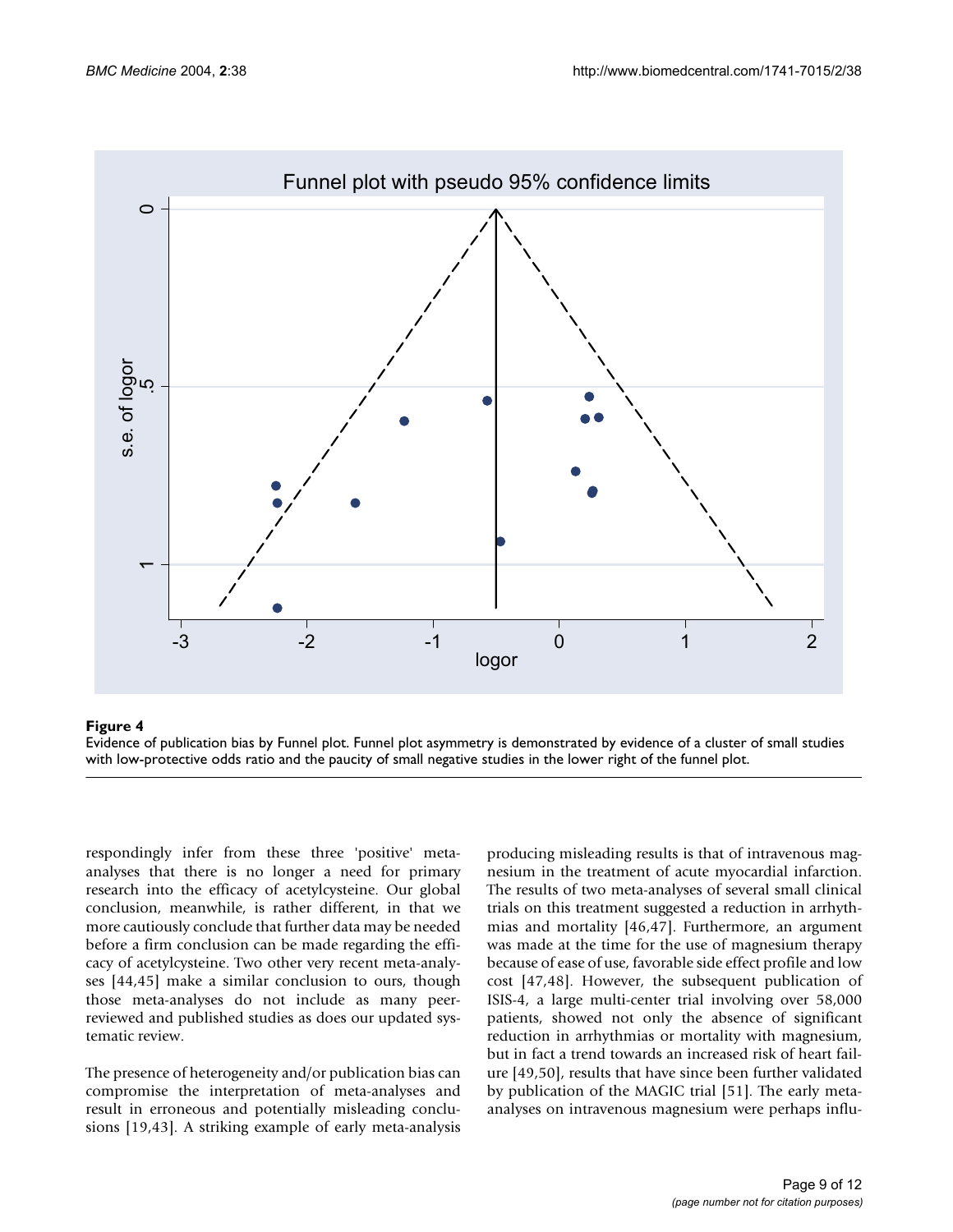enced by publication bias and the combination of data from several small randomized controlled trials [52].

There are many parallels between the intravenous magnesium story and our meta-analysis findings for acetylcysteine. The marked heterogeneity of findings across studies, and the finding of funnel plot asymmetry (indicating possible publication bias), ought to be viewed as strong cautionary points against making firm conclusions about the efficacy of acetylcysteine. And while it is true that acetylcysteine is inexpensive, easy to use and has a favorable side-effect profile, it is probably premature to conclude scientifically that it is *definitely* efficacious based on data published to date. Our firm conclusion based on this meta-analysis of published trails is that although the data seem quite promising, the efficacy of acetylcysteine has not been definitively proven.

To isolate potential sources of heterogeneity we performed a meta-regression analysis exploring several clinical and study quality factors. There was no evidence of association between effect size and baseline serum creatinine, volume of contrast media, or diabetes mellitus, all independently identified risk factors for development of contrast-induced nephropathy [8,53]. However, whether the angiographic procedure was performed electively or as emergency showed a significant relation with the size of the acetylcysteine effect. The need to perform emergency cardiac angiography is common in patients presenting with suspected acute coronary syndromes. Patients undergoing emergency coronary angiography have been shown to have increased mortality and poor long-term survival, independent of the development of contrast-induced nephropathy [6,54].

Funnel plot asymmetry is often interpreted to indicate publication bias. However, it is important to consider that this asymmetry may also be due to other sources of bias that deserve further examination. In particular, fundamental disparities in study design, inconsistencies in methodological quality and differences in the definition of primary outcomes may have contributed to funnel plot asymmetry. Our meta-regression analysis explored the potential role of several study quality factors, and none were identified as statistically significant predictors of apparent acetylcysteine efficacy across trials. Nonetheless, it is quite possible that other unmeasured study quality factors may have contributed to biased results and accompanying funnel plot asymmetry.

Contrast-induced nephropathy continues to be an active subject matter for clinical investigation [55,56]. A definitive randomized clinical trial comparing fenoldopam, a selective type 1 dopamine receptor agonist, with placebo recently demonstrated no significant difference in the incidence of contrast-induced nephropathy or any secondary outcomes including 30 day mortality, need for dialysis, or re-hospitalization rates [56]. Another, recent randomized trial of 192 patients undergoing intravascular angiography compared prophylactic acetylcysteine with fenoldopam [57]. The results demonstrated a 9.6% absolute risk reduction in patients randomized to acetylcysteine (4.1% vs 13.7%, respectively). Although the authors conclude that acetylcysteine is superior to fenoldopam for prevention of contrast-induced nephropathy, there was notably no significant difference in serum creatinine at 48 h. Of interest, in subgroup analysis, the authors speculate that patients with low ejection fractions (<40%) may attain additional benefit with acetylcysteine.

# **Conclusion**

All of the above leads us to conclude that while acetylcysteine appears to be safe and inexpensive, its efficacy for the prevention of contrast-induced nephropathy remains unproven. The results of the trials that we reviewed to date should be viewed as early promising evidence of benefit, and suggest that it is now perhaps reasonable to use acetylcysteine in routine care because of its relative ease of use and safety. However, its true efficacy will remain uncertain unless a definitive well-designed multi-center trial is performed. Such a clinical trial will be most relevant if it addresses a priori clinically meaningful endpoints of renal insufficiency, rather than surrogate endpoints based on changes in creatinine levels alone, and further considers stratification on hypothesized important subgroups that may benefit such as those with a low ejection fraction [58].

## **Competing interests**

The authors declare that they have no competing interests.

## **Authors' Contributions**

SMB developed the study protocol, conducted literature search, screened articles for eligibility, extracted data, analyzed data, interpreted results, wrote and revised the manuscript. WAG contributed to protocol development, screened articles for eligibility, extracted data, analyzed data, interpreted results, and provided critique of successive drafts of the manuscript. Both authors read and approved the final manuscript.

#### **Acknowledgements**

Dr. Ghali is supported by a Government of Canada Research Chair in Health Services Research, and by a Health Scholar Award from the Alberta Heritage Foundation for Medical Research.

#### **References**

Hou SH, Bushinsky DA, Wish JB, Cohen JJ, Harrington JT: [Hospital](http://www.ncbi.nlm.nih.gov/entrez/query.fcgi?cmd=Retrieve&db=PubMed&dopt=Abstract&list_uids=6824004)**[acquired renal insufficiency: A prospective study.](http://www.ncbi.nlm.nih.gov/entrez/query.fcgi?cmd=Retrieve&db=PubMed&dopt=Abstract&list_uids=6824004)** *American Journal of Medicine* 1983, **74:**243-248.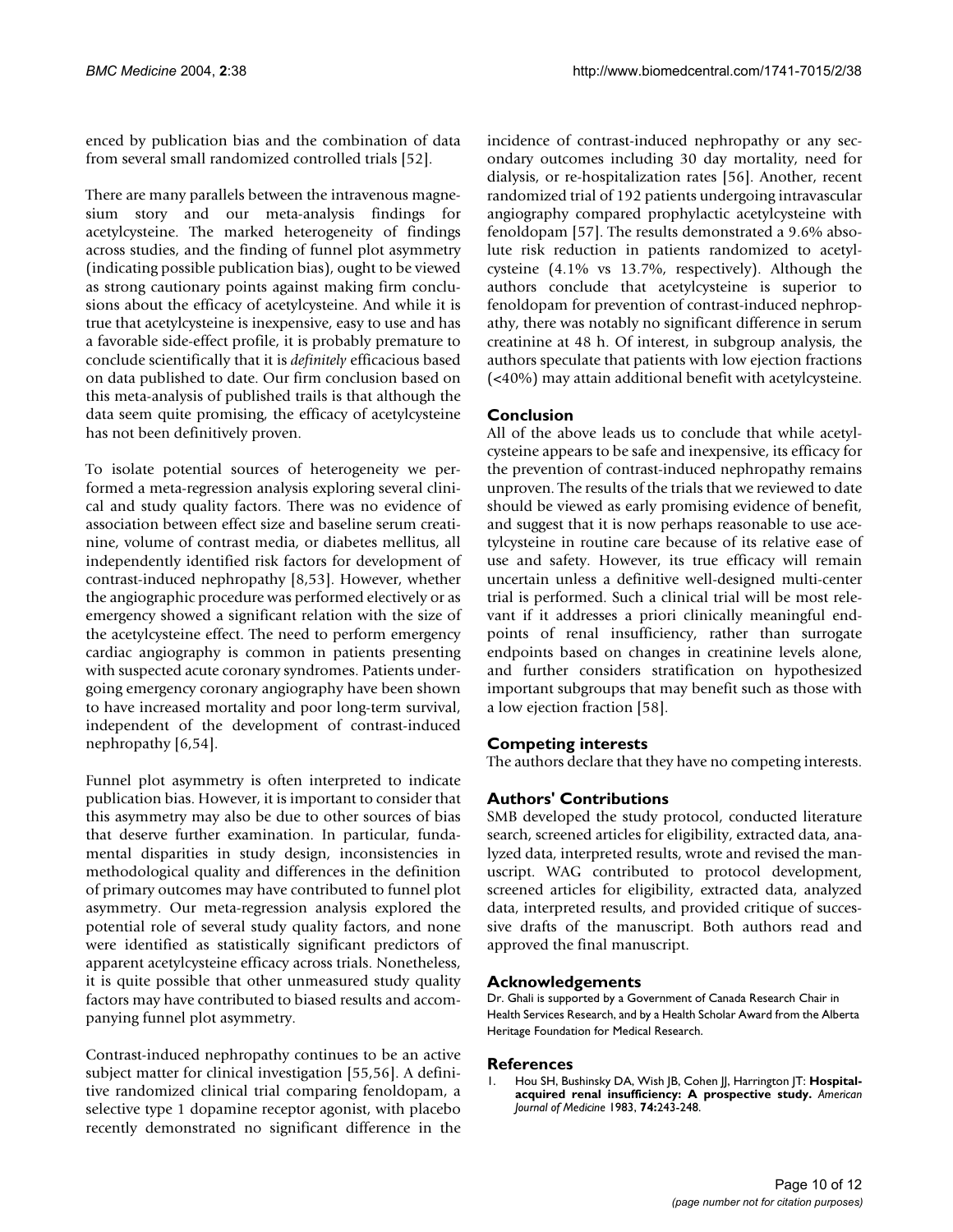- 2. Shusterman N, Strom B, Murray T: **[Risk factors and outcome of](http://www.ncbi.nlm.nih.gov/entrez/query.fcgi?cmd=Retrieve&db=PubMed&dopt=Abstract&list_uids=3605183) [hospital-acquired acute renal failure.](http://www.ncbi.nlm.nih.gov/entrez/query.fcgi?cmd=Retrieve&db=PubMed&dopt=Abstract&list_uids=3605183)** *American Journal of Medicine* 1987, **83:**65-71.
- 3. Murphy SW, Barrett BJ, Parfrey PS: **[Contrast nephropathy.](http://www.ncbi.nlm.nih.gov/entrez/query.fcgi?cmd=Retrieve&db=PubMed&dopt=Abstract&list_uids=10616853)** *Journal of the American Society of Nephrology* 2000, **11:**177-182.
- 4. Levy EM, Viscoli CM, Horwitz RI: **[The effect of acute renal failure](http://www.ncbi.nlm.nih.gov/entrez/query.fcgi?cmd=Retrieve&db=PubMed&dopt=Abstract&list_uids=8622223) [on mortality.](http://www.ncbi.nlm.nih.gov/entrez/query.fcgi?cmd=Retrieve&db=PubMed&dopt=Abstract&list_uids=8622223)** *JAMA* 1996, **275:**1489-1494.
- 5. Powe N, Moore R, Steinberg E: **[Adverse reactions to contrast](http://www.ncbi.nlm.nih.gov/entrez/query.fcgi?cmd=Retrieve&db=PubMed&dopt=Abstract&list_uids=8273616) [media: Factors that determine the cost of treatment.](http://www.ncbi.nlm.nih.gov/entrez/query.fcgi?cmd=Retrieve&db=PubMed&dopt=Abstract&list_uids=8273616)** *AJR* 1993, **161:**1089-1095.
- 6. Gruberg L, Mintz GS, Mehran R, Dangas G, Lansky AJ, Kent KM, Pichard A, Satler LF, Leon MB: **[The prognostic implications of](http://www.ncbi.nlm.nih.gov/entrez/query.fcgi?cmd=Retrieve&db=PubMed&dopt=Abstract&list_uids=11079656) [further renal function deterioration within 48 h of interven](http://www.ncbi.nlm.nih.gov/entrez/query.fcgi?cmd=Retrieve&db=PubMed&dopt=Abstract&list_uids=11079656)tional coronary procedures in patients with pre-existent [chronic renal insufficiency.](http://www.ncbi.nlm.nih.gov/entrez/query.fcgi?cmd=Retrieve&db=PubMed&dopt=Abstract&list_uids=11079656)** *Journal of the American College of Cardiology* 2000, **36:**1542-1548.
- Davidson C, Hlatky M, Morris K: [Cardiovascular and renal toxic](http://www.ncbi.nlm.nih.gov/entrez/query.fcgi?cmd=Retrieve&db=PubMed&dopt=Abstract&list_uids=2909204)**[ity of a nonionic radiocontrast agent after cardiac](http://www.ncbi.nlm.nih.gov/entrez/query.fcgi?cmd=Retrieve&db=PubMed&dopt=Abstract&list_uids=2909204) [catheterization.](http://www.ncbi.nlm.nih.gov/entrez/query.fcgi?cmd=Retrieve&db=PubMed&dopt=Abstract&list_uids=2909204)** *Annals of Internal Medicine* 1989, **110:**119.
- 8. Rich MW, Crecelius CA: **[Incidence, risk factors, and clinical](http://www.ncbi.nlm.nih.gov/entrez/query.fcgi?cmd=Retrieve&db=PubMed&dopt=Abstract&list_uids=2353856) [course of acute renal insufficiency after cardiac catheteriza](http://www.ncbi.nlm.nih.gov/entrez/query.fcgi?cmd=Retrieve&db=PubMed&dopt=Abstract&list_uids=2353856)[tion in patients 70 years of age or older.](http://www.ncbi.nlm.nih.gov/entrez/query.fcgi?cmd=Retrieve&db=PubMed&dopt=Abstract&list_uids=2353856)** *Archives of Internal Medicine* 1990, **150:**1237-1242.
- 9. Bakris GZ, Lass N, Gager A: **[Radiocontrast medium-induced](http://www.ncbi.nlm.nih.gov/entrez/query.fcgi?cmd=Retrieve&db=PubMed&dopt=Abstract&list_uids=2301588) [declines in renal function: A role for oxygen free radicals.](http://www.ncbi.nlm.nih.gov/entrez/query.fcgi?cmd=Retrieve&db=PubMed&dopt=Abstract&list_uids=2301588)** *Am J Physiol* 1990, **258:**F115-F120.
- 10. Bakris G, Lass N, Glock D: **[Renal hemodynamics in radiocon](http://www.ncbi.nlm.nih.gov/entrez/query.fcgi?cmd=Retrieve&db=PubMed&dopt=Abstract&list_uids=10411694)[trast medium-induced renal dysfunction.](http://www.ncbi.nlm.nih.gov/entrez/query.fcgi?cmd=Retrieve&db=PubMed&dopt=Abstract&list_uids=10411694)** *Kidney International* 1999, **56:**206-210.
- 11. Heyman S, Reichman J, Brezis M: **[Pathophysiology of radiocon](http://www.ncbi.nlm.nih.gov/entrez/query.fcgi?cmd=Retrieve&db=PubMed&dopt=Abstract&list_uids=10548380)[trast nephropathy: a role for medullary hypoxia.](http://www.ncbi.nlm.nih.gov/entrez/query.fcgi?cmd=Retrieve&db=PubMed&dopt=Abstract&list_uids=10548380)** *Invest Radiol* 1999, **34:**685-691.
- 12. DiMari J, Megyesi J, Udvarhelyi N, Price P, Davis R, Safirstein R: **[N](http://www.ncbi.nlm.nih.gov/entrez/query.fcgi?cmd=Retrieve&db=PubMed&dopt=Abstract&list_uids=9087670)[acetyl cysteine ameliorates ischemic renal failure.](http://www.ncbi.nlm.nih.gov/entrez/query.fcgi?cmd=Retrieve&db=PubMed&dopt=Abstract&list_uids=9087670)** *Am J Physiol* 1997, **272:**F292-F298.
- 13. Lefebvre C, Clarke M: **Identifying randomized trials.** In *Systematic Reviews in Health Care* Second edition. Edited by: Egger M, Smith G, Altman D. London: BMJ Publications; 2001:69-86.
- 14. Robinson K, Hinegardner P, Lansing P: **Development of an optimal search strategy for the retrieval of controlled trials using Pubmed.** In *Proc 6th Int Cochrane Collouium* 1998. poster B13
- 15. Dickersin K, Scherer R, Lefebvre C: **[Identifying relevant studies](http://www.ncbi.nlm.nih.gov/entrez/query.fcgi?cmd=Retrieve&db=PubMed&dopt=Abstract&list_uids=7718048) [for systematic reviews.](http://www.ncbi.nlm.nih.gov/entrez/query.fcgi?cmd=Retrieve&db=PubMed&dopt=Abstract&list_uids=7718048)** *BMJ* 1994, **309:**1286-1291.
- 16. Jadad A, Moore R, Carrol D, Jenkinson C, Reynolds J, Gavaghan D, McQuay H: **[Assessing the quality of reports of randomized](http://www.ncbi.nlm.nih.gov/entrez/query.fcgi?cmd=Retrieve&db=PubMed&dopt=Abstract&list_uids=8721797) [clinical trials: Is blinding necessary?](http://www.ncbi.nlm.nih.gov/entrez/query.fcgi?cmd=Retrieve&db=PubMed&dopt=Abstract&list_uids=8721797)** *Control Clin Trials* 1996, **17:**1-12.
- 17. Juni P, Altman D, Egger M: **Assessing the quality of randomised controlled trials.** In: *Systematic Reviews in Health Care* Second edition. Edited by: Egger M, Smith G, Altman D. London: BMJ Publishing; 2001:87-108.
- 18. Shea B, Dube C, Moher D: **Assessing the quality of reports of systematic reviews: the QUOROM statement compared to other tools.** In: *Systematic Reviews in Health Care* Second edition. Edited by: Egger M, Smith G, Altman D. London: BMJ Publishing; 2001:122-139.
- 19. Thompson S: **[Why sources of heterogeneity in meta-analysis](http://www.ncbi.nlm.nih.gov/entrez/query.fcgi?cmd=Retrieve&db=PubMed&dopt=Abstract&list_uids=7866085) [should be investigated.](http://www.ncbi.nlm.nih.gov/entrez/query.fcgi?cmd=Retrieve&db=PubMed&dopt=Abstract&list_uids=7866085)** *BMJ* 1994, **309:**1351-1355.
- 20. DerSimonian R, Laird N: **[Meta-analysis in clinical trials.](http://www.ncbi.nlm.nih.gov/entrez/query.fcgi?cmd=Retrieve&db=PubMed&dopt=Abstract&list_uids=3802833)** *Control Clin Trials* 1986, **7:**177-188.
- 21. Senn S, Walter S, Olkin I: **Odds ratios revisited.** *Evidence-Based Med* 1998, **3:**71.
- 22. Thompson S, Sharp S: **[Explaining heterogeneity in meta-analy](http://www.ncbi.nlm.nih.gov/entrez/query.fcgi?cmd=Retrieve&db=PubMed&dopt=Abstract&list_uids=10521860)[sis: a comparison of methods.](http://www.ncbi.nlm.nih.gov/entrez/query.fcgi?cmd=Retrieve&db=PubMed&dopt=Abstract&list_uids=10521860)** *Stat Med* 1999, **18:**2693-2708.
- 23. Dear K, Begg C: **An approach to assessing publication bias prior to performing a meta-analysis.** *Stat Sci* 1992, **7:**237-245.
- 24. Egger M, Davey S, Schneider M, Minder C: **[Bias in meta-analysis](http://www.ncbi.nlm.nih.gov/entrez/query.fcgi?cmd=Retrieve&db=PubMed&dopt=Abstract&list_uids=9310563) [detected by a simple, graphical test.](http://www.ncbi.nlm.nih.gov/entrez/query.fcgi?cmd=Retrieve&db=PubMed&dopt=Abstract&list_uids=9310563)** *BMJ* 1997, **315:**629-634.
- 25. Allaqaband S, Tumuluri R, Malik A: **[Prospective randomized](http://www.ncbi.nlm.nih.gov/entrez/query.fcgi?cmd=Retrieve&db=PubMed&dopt=Abstract&list_uids=12410497) [study of N-acetylcysteine, fenoldopam, and saline for pre](http://www.ncbi.nlm.nih.gov/entrez/query.fcgi?cmd=Retrieve&db=PubMed&dopt=Abstract&list_uids=12410497)[vention of radiocontrast-induced nephropathy.](http://www.ncbi.nlm.nih.gov/entrez/query.fcgi?cmd=Retrieve&db=PubMed&dopt=Abstract&list_uids=12410497)** *Catheter Cardiovasc Interv* 2002, **57:**279-283.
- 26. Baker C, Wragg A, Kuna S, DePalma R, Baker L: **[A rapid protocol](http://www.ncbi.nlm.nih.gov/entrez/query.fcgi?cmd=Retrieve&db=PubMed&dopt=Abstract&list_uids=12821233) [for the prevention of contrast-inducted renal dysfunction:](http://www.ncbi.nlm.nih.gov/entrez/query.fcgi?cmd=Retrieve&db=PubMed&dopt=Abstract&list_uids=12821233) [The RAPPID Study.](http://www.ncbi.nlm.nih.gov/entrez/query.fcgi?cmd=Retrieve&db=PubMed&dopt=Abstract&list_uids=12821233)** *Journal of the American College of Cardiology* 2003, **41:**2114-2118.
- 27. Briguori C, Manganelli F, Scarpato P, Elia PP, Golia B: **[Acetylcysteine](http://www.ncbi.nlm.nih.gov/entrez/query.fcgi?cmd=Retrieve&db=PubMed&dopt=Abstract&list_uids=12106935) [and contrast agent-associated nephrotoxicity.](http://www.ncbi.nlm.nih.gov/entrez/query.fcgi?cmd=Retrieve&db=PubMed&dopt=Abstract&list_uids=12106935)** *Journal of the American College of Cardiology* 2002, **40:**298-303.
- 28. Diaz-Sandoval LJ, Kosowsky BD, Losordo DW: **[Acetylcysteine to](http://www.ncbi.nlm.nih.gov/entrez/query.fcgi?cmd=Retrieve&db=PubMed&dopt=Abstract&list_uids=11809444) [prevent angiography-related renal tissue injury \(The APART](http://www.ncbi.nlm.nih.gov/entrez/query.fcgi?cmd=Retrieve&db=PubMed&dopt=Abstract&list_uids=11809444) [Trial\).](http://www.ncbi.nlm.nih.gov/entrez/query.fcgi?cmd=Retrieve&db=PubMed&dopt=Abstract&list_uids=11809444)** *American Journal of Cardiology* 2002, **89:**356-358.
- 29. Durham JD, Caputo C, Dokko J, Zaharakis T, Pahlavan M: **[A rand](http://www.ncbi.nlm.nih.gov/entrez/query.fcgi?cmd=Retrieve&db=PubMed&dopt=Abstract&list_uids=12427146)[omized controlled trial of N-acetylcysteine to prevent con](http://www.ncbi.nlm.nih.gov/entrez/query.fcgi?cmd=Retrieve&db=PubMed&dopt=Abstract&list_uids=12427146)[trast nephropathy in cardiac angiography.](http://www.ncbi.nlm.nih.gov/entrez/query.fcgi?cmd=Retrieve&db=PubMed&dopt=Abstract&list_uids=12427146)** *Kidney International* 2002, **62:**2202-2207.
- 30. Efrati S, Dishy V, Averbukh M, Blatt A, Krakover R, Weisgarten J, Morrow J, Stein M, Golik A: **[The effect of N-acetylcysteine on](http://www.ncbi.nlm.nih.gov/entrez/query.fcgi?cmd=Retrieve&db=PubMed&dopt=Abstract&list_uids=14633141) [renal function, nitric oxide, and oxidative stress after](http://www.ncbi.nlm.nih.gov/entrez/query.fcgi?cmd=Retrieve&db=PubMed&dopt=Abstract&list_uids=14633141) [angiography.](http://www.ncbi.nlm.nih.gov/entrez/query.fcgi?cmd=Retrieve&db=PubMed&dopt=Abstract&list_uids=14633141)** *Kidney International* 2003, **64:**2182-2187.
- 31. Fung J, Szeto C, Chan W, Kum L, Chan A, Wong J, Wu E, Yip G, Chan J, Yu C, Woo K, Sanderson J: **[Effect of N-acetylcysteine for pre](http://www.ncbi.nlm.nih.gov/entrez/query.fcgi?cmd=Retrieve&db=PubMed&dopt=Abstract&list_uids=15112170)[vention of contrast nephropathy in patients with moderate](http://www.ncbi.nlm.nih.gov/entrez/query.fcgi?cmd=Retrieve&db=PubMed&dopt=Abstract&list_uids=15112170) [to severe renal insufficiency: a randomized trial.](http://www.ncbi.nlm.nih.gov/entrez/query.fcgi?cmd=Retrieve&db=PubMed&dopt=Abstract&list_uids=15112170)** *American Journal of Kidney Diseases* 2004, **43:**801-808.
- 32. Goldenberg I, Schechter M, Matetzki S, Jonas M, Adam M, Pres H, Elian D, Agranat O, Schwammenthal E, Guetta V: **[Oral acetyl](http://www.ncbi.nlm.nih.gov/entrez/query.fcgi?cmd=Retrieve&db=PubMed&dopt=Abstract&list_uids=14972421)[cysteine as an adjunct to saline hydration for prevention of](http://www.ncbi.nlm.nih.gov/entrez/query.fcgi?cmd=Retrieve&db=PubMed&dopt=Abstract&list_uids=14972421) contrast-induced nephropathy following coronary [angiography.](http://www.ncbi.nlm.nih.gov/entrez/query.fcgi?cmd=Retrieve&db=PubMed&dopt=Abstract&list_uids=14972421)** *Eur Heart J* 2004, **25:**212-218.
- 33. Kay J, Chow WH, Chan TM, Lo SK, Kwok OH, Yip A: **[Acetyl](http://www.ncbi.nlm.nih.gov/entrez/query.fcgi?cmd=Retrieve&db=PubMed&dopt=Abstract&list_uids=12578487)[cysteine for prevention of acute deterioration of renal func](http://www.ncbi.nlm.nih.gov/entrez/query.fcgi?cmd=Retrieve&db=PubMed&dopt=Abstract&list_uids=12578487)tion following elective coronary angiography and [intervention: a randomized controlled trial.](http://www.ncbi.nlm.nih.gov/entrez/query.fcgi?cmd=Retrieve&db=PubMed&dopt=Abstract&list_uids=12578487)** *JAMA* 2003, **289:**553-558.
- 34. Kefer J, Hanet C, Boitte S, Wilmotte L, De Kock M: **[Acetylcysteine,](http://www.ncbi.nlm.nih.gov/entrez/query.fcgi?cmd=Retrieve&db=PubMed&dopt=Abstract&list_uids=14713182) [coronary procedure and prevention of contrast-induced](http://www.ncbi.nlm.nih.gov/entrez/query.fcgi?cmd=Retrieve&db=PubMed&dopt=Abstract&list_uids=14713182) worsening of renal function: which benefit for which [patients?](http://www.ncbi.nlm.nih.gov/entrez/query.fcgi?cmd=Retrieve&db=PubMed&dopt=Abstract&list_uids=14713182)** *Acta Cardiol* 2003, **58:**555-560.
- 35. MacNeill B, Harding S, Bazari H, Patton K, Colon-Hernadez P, de Joseph D, Jang I: **[Prophylaxis of contrast-induced nephropathy](http://www.ncbi.nlm.nih.gov/entrez/query.fcgi?cmd=Retrieve&db=PubMed&dopt=Abstract&list_uids=14624421) [in patients undergoing coronary angiography.](http://www.ncbi.nlm.nih.gov/entrez/query.fcgi?cmd=Retrieve&db=PubMed&dopt=Abstract&list_uids=14624421)** *Catheter Cardiovasc Interv* 2003, **60:**458-461.
- 36. Oldemeyer JB, Biddle P, Wurdeman R, Mooss A, Cichowski E, Hilleman D: **Acetylcysteine in the prevention of contrast-induced nephropathy after coronary angiography.** *Am J Heart* 2003, **146:**e23.
- 37. Shyu K-G, Cheng J-J, Kuan P: **[Acetylcysteine protects against](http://www.ncbi.nlm.nih.gov/entrez/query.fcgi?cmd=Retrieve&db=PubMed&dopt=Abstract&list_uids=12392825) [acute renal damage in patients with abnormal renal function](http://www.ncbi.nlm.nih.gov/entrez/query.fcgi?cmd=Retrieve&db=PubMed&dopt=Abstract&list_uids=12392825) [undergoing a coronary procedure.](http://www.ncbi.nlm.nih.gov/entrez/query.fcgi?cmd=Retrieve&db=PubMed&dopt=Abstract&list_uids=12392825)** *Journal of the American College of Cardiology* 2002, **40:**1383-1388.
- Vallero A, Cesano G, Pozzato M, Garbo R, Minelli M, Quarello F, Formica M: **[Contrast nephropathy in cardiac procedures: No](http://www.ncbi.nlm.nih.gov/entrez/query.fcgi?cmd=Retrieve&db=PubMed&dopt=Abstract&list_uids=12439841) [advantages with prophylactic use of N-acetylcysteine](http://www.ncbi.nlm.nih.gov/entrez/query.fcgi?cmd=Retrieve&db=PubMed&dopt=Abstract&list_uids=12439841) [\(NAC\).](http://www.ncbi.nlm.nih.gov/entrez/query.fcgi?cmd=Retrieve&db=PubMed&dopt=Abstract&list_uids=12439841)** *Giornale Italiano di Nefrologia* 2002, **19:**529-533.
- 39. Cook D, Guyatt G, Ryan G, Clifton J, Buckingham L, Willan A, McIlroy W, Oxman A: **[Should unpublished data be included in meta](http://www.ncbi.nlm.nih.gov/entrez/query.fcgi?cmd=Retrieve&db=PubMed&dopt=Abstract&list_uids=8492400)[analyses? Current convictions and controversies.](http://www.ncbi.nlm.nih.gov/entrez/query.fcgi?cmd=Retrieve&db=PubMed&dopt=Abstract&list_uids=8492400)** *JAMA* 1993, **269:**2749-2753.
- 40. Birck R, Krzossok S, Makowetz F, Schnulle P, van der Woude F, Braun C: **[Acetylcysteine for prevention of contrast nephropathy:](http://www.ncbi.nlm.nih.gov/entrez/query.fcgi?cmd=Retrieve&db=PubMed&dopt=Abstract&list_uids=12944058) [meta-analysis.](http://www.ncbi.nlm.nih.gov/entrez/query.fcgi?cmd=Retrieve&db=PubMed&dopt=Abstract&list_uids=12944058)** *Lancet* 2003, **362:**598-603.
- 41. Isenbarger D, Kent S, O'Malley P: **[Meta-analysis of randomized](http://www.ncbi.nlm.nih.gov/entrez/query.fcgi?cmd=Retrieve&db=PubMed&dopt=Abstract&list_uids=14675586) [clinical trials on the usefulness of acetycysteine for preven](http://www.ncbi.nlm.nih.gov/entrez/query.fcgi?cmd=Retrieve&db=PubMed&dopt=Abstract&list_uids=14675586)[tion of contrast nephropathy.](http://www.ncbi.nlm.nih.gov/entrez/query.fcgi?cmd=Retrieve&db=PubMed&dopt=Abstract&list_uids=14675586)** *Am J Card* 2003, **92:**1454-1458.
- 42. Alonso A, Lau J, Jaber B, Weintraub A, Sarnak M: **[Prevention of](http://www.ncbi.nlm.nih.gov/entrez/query.fcgi?cmd=Retrieve&db=PubMed&dopt=Abstract&list_uids=14712421) [radiocontrast nephropathy with N-acetylcysteine in patients](http://www.ncbi.nlm.nih.gov/entrez/query.fcgi?cmd=Retrieve&db=PubMed&dopt=Abstract&list_uids=14712421) with chronic kidney disease: a meta-analysis of randomized, [controlled trials.](http://www.ncbi.nlm.nih.gov/entrez/query.fcgi?cmd=Retrieve&db=PubMed&dopt=Abstract&list_uids=14712421)** *American Journal of Kidney Diseases* 2004, **43:**1-9.
- 43. Faddy S: **[Significant statistical heterogeneity in a meta-analy](http://www.ncbi.nlm.nih.gov/entrez/query.fcgi?cmd=Retrieve&db=PubMed&dopt=Abstract&list_uids=15276125)[sis of the usefulness of acetylcysteine for prevention of con](http://www.ncbi.nlm.nih.gov/entrez/query.fcgi?cmd=Retrieve&db=PubMed&dopt=Abstract&list_uids=15276125)[trast nephropathy.](http://www.ncbi.nlm.nih.gov/entrez/query.fcgi?cmd=Retrieve&db=PubMed&dopt=Abstract&list_uids=15276125)** *Am J Cardiol* 2004, **94:**414.
- 44. Pannu N, Manns B, Lee H, Tonelli M: **[Systematic review of the](http://www.ncbi.nlm.nih.gov/entrez/query.fcgi?cmd=Retrieve&db=PubMed&dopt=Abstract&list_uids=15086476) [impact of N-acetylcysteine on contrast nephropathy.](http://www.ncbi.nlm.nih.gov/entrez/query.fcgi?cmd=Retrieve&db=PubMed&dopt=Abstract&list_uids=15086476)** *Kidney International* 2004, **65:**1366-1374.
- 45. Kshirsagar A, Poole C, Mottl A, Shoham D, Francechini N, Tudor G, Agrawal M: **[N-acetylcysteine for the prevention of radiocon](http://www.ncbi.nlm.nih.gov/entrez/query.fcgi?cmd=Retrieve&db=PubMed&dopt=Abstract&list_uids=14978179)[trast induced nephropathy: A meta-analysis of prospective](http://www.ncbi.nlm.nih.gov/entrez/query.fcgi?cmd=Retrieve&db=PubMed&dopt=Abstract&list_uids=14978179) [controlled trials.](http://www.ncbi.nlm.nih.gov/entrez/query.fcgi?cmd=Retrieve&db=PubMed&dopt=Abstract&list_uids=14978179)** *Journal of the American Society of Nephrology* 2004, **15:**761-769.